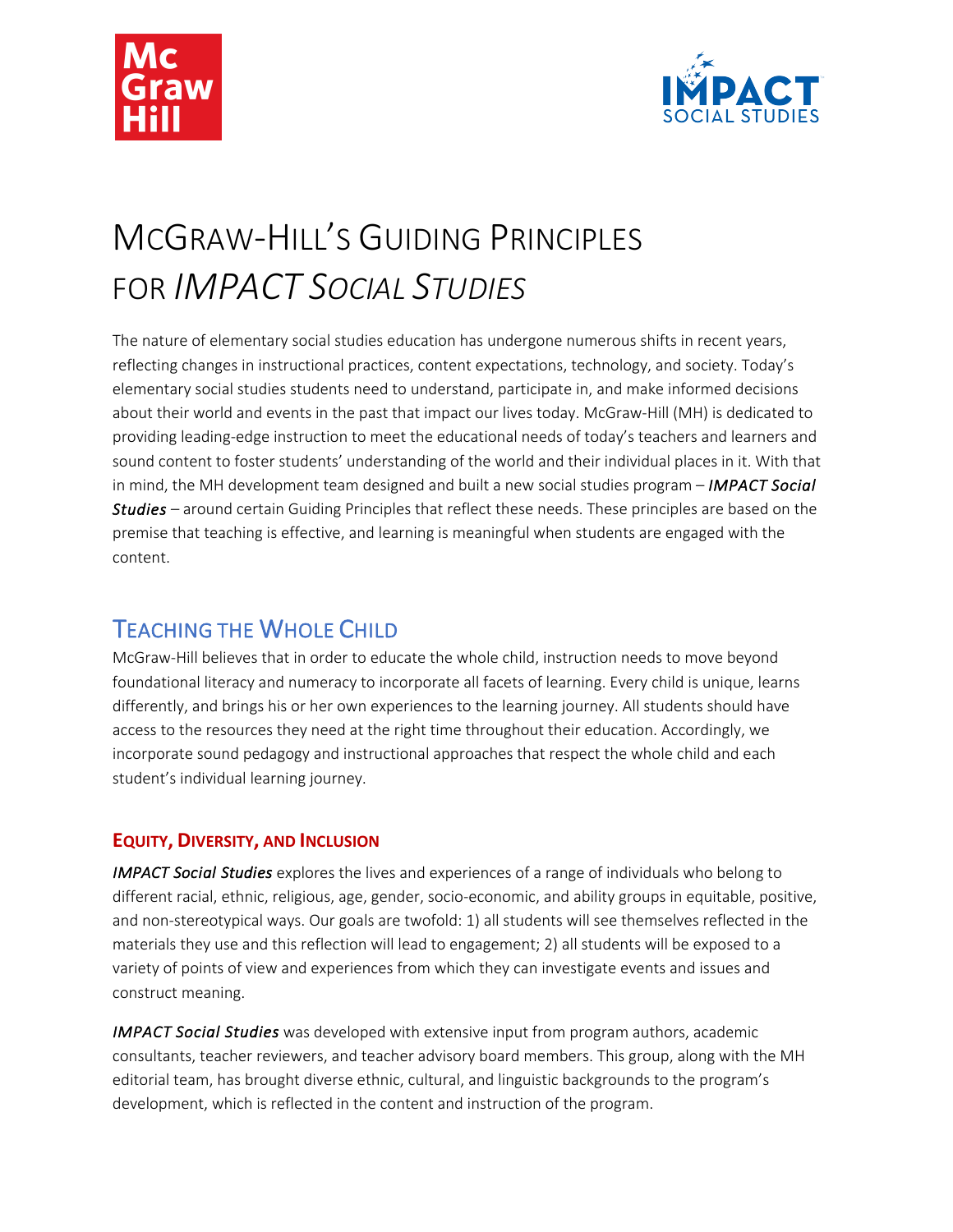#### **LANGUAGE LEARNERS**

McGraw-Hill stands at the forefront of support for English learners. Working together with research experts, MH has developed "Guiding Principles for Supporting English Learners" to ensure consistent EL support across all grade levels and disciplines. All materials in *IMPACT Social Studies* were developed following these principles.

The instructional support in *IMPACT Social Studies* is based on an asset view of language learning that respects knowledge development as a dynamic process that utilizes all of a student's linguistic resources. Both *IMPACT Social Studies* and *IMPACTO Estudios Sociales,* a parallel, equitable program in Spanish, support teachers as they adapt their instruction to meet the language needs of their students. Both programs help students deepen their understanding of how language can be used for different purposes and audiences.

#### **CULTURALLY RESPONSIVE TEACHING**

*IMPACT Social Studies* was developed to enable culturally and linguistically responsive teaching, educational approaches that recognize and value the various cultural backgrounds in a diverse classroom. The diversity of content—in stories, biographies, sources, and images—provides cross-cultural avenues into the subject matter. Both the inquiry-based model and responsive instruction support and encourage interaction and critical thinking. Strong language-learner supports throughout instruction provide multilingual access to content.

#### **SOCIAL**-**EMOTIONAL LEARNING**

Research indicates that Social-Emotional Learning (SEL) is one of the most important factors in predicting school success. *IMPACT Social Studies* supports students in developing themselves and how they interact with the world. A recent survey conducted by MH indicates that the vast majority of teachers, administrators, and parents believe that social and emotional learning is just as important as academic learning. The teaching materials for *IMPACT Social Studies* provide teachers with the tools they need to support students in developing social and emotional competencies that will help them develop as responsible and respectful individuals who interact with others in positive, effective, and ethical ways.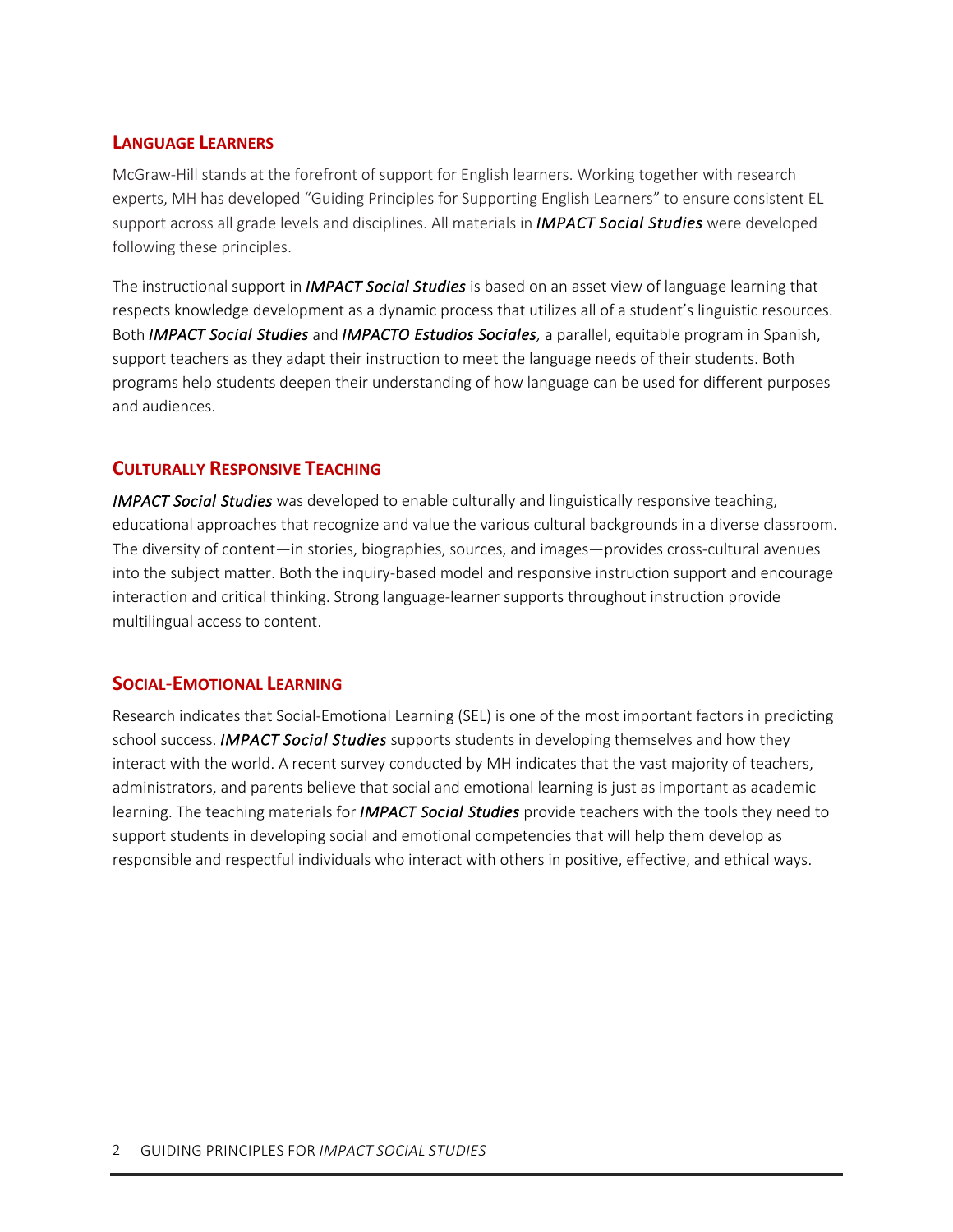## ACADEMICALLY AND EDUCATIONALLY SOUND CONTENT

*IMPACT Social Studies* builds a solid foundation in the core subjects of social studies—history, geography, economics, and civics—with conceptually coherent units of study. Each unit provides active engagement with a rich variety of informational texts, primary sources, and media. In a developmental approach across grade levels, students use disciplinary tools and strategies to think like a historian, a geographer, an economist—and as an informed and engaged citizen.

#### **INQUIRY**

A core piece of the program architecture of *IMPACT Social Studies* is the inquiry model of learning. Students are naturally curious about their world, and *IMPACT Social Studies* builds on this curiosity by encouraging in-depth explorations of individuals, events, and issues. The inquiry model engages learners through compelling questions that pose important issues. Students gather, analyze, and synthesize information in order to explore the issues and develop answers to the compelling questions, building relevance through their explorations. In addition, inquiry becomes a springboard to further research and action as students consider how the people and events of history impact their lives today.

#### **MULTIPLE PERSPECTIVES**

A key component of the inquiry model of instruction is exploring a topic from multiple perspectives. *IMPACT Social Studies* provides students opportunities to explore the contributions, opinions, stories, and daily lives of people from diverse backgrounds throughout history. Through these explorations, students develop deeper understandings of individuals, groups, and events that have had an impact on our world. These multiple perspectives include views on issues and events at the local, national, and global level, and from individuals with diverse social, cultural, and racial experiences. Multiple perspectives make social studies learning more complex, more real, and more rigorous.

#### **LITERACY**

Literacy skills provide the foundation for inquiry. Students apply literacy tools—strategies for close reading, writing, speaking, and listening—to learn social studies content. As students read, write, and investigate for specific purposes, they analyze primary and secondary sources, explore facts and figures, form connections to art and literature, and work with an array of texts written from different perspectives.

Through rich content, *IMPACT Social Studies* provides instruction and practice in essential ELA skills and strategies in all lessons. Students analyze information and arguments, think critically, support opinions with text-based evidence, and make connections through reading, writing, speaking, and listening in response to compelling questions.